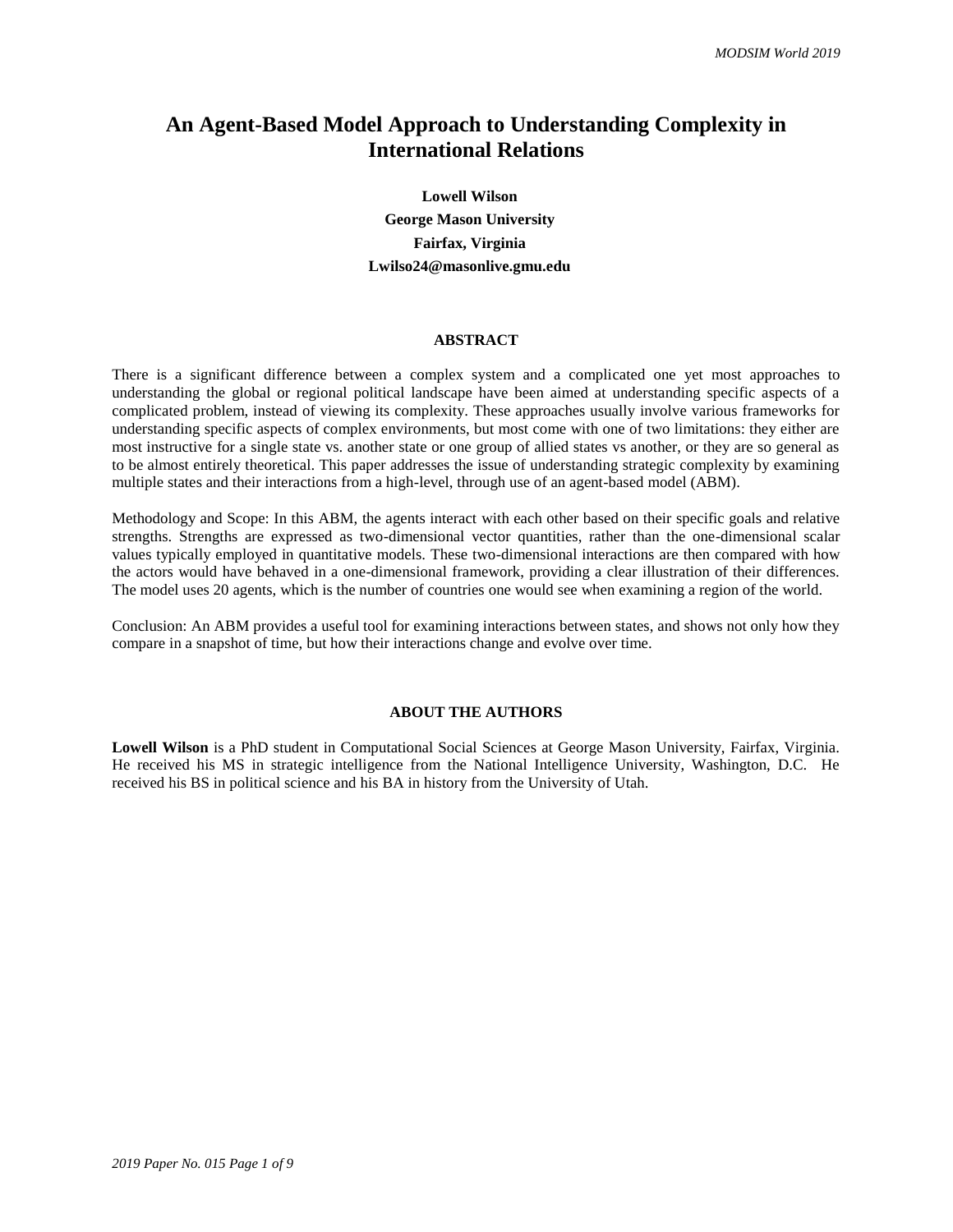# **An Agent-Based Model Approach to Understanding Complexity in International Relations**

**Lowell Wilson George Mason University Fairfax, Virginia Lwilso24@masonlive.gmu.edu**

### **BACKGROUND**

Although not originated by them, the idea of using multiple variables to calculate relative national power was refined in the landmark work by Alcock and Newcombe (Alcock and Newcombe, 1970), where they discuss 54 political and social indicators to rank-order over 120 countries. These factors included economic development, or GNP; population size; population density; culture; and military expenditures. Hall and Citrenbaum provide insight into understanding complex environments with two of their works, which provide a workable framework for examining complex environments (Hall and Citrenbaum, 2010), (Hall and Citrenbaum, 2012). Their framework is a simplified version of Alcock and Newcombe's work, as it only has 14 functions, which, taken together, comprise advanced analysis. Although still highly detailed, this framework has its limitations—it is targeted largely at the operational and tactical levels, is designed primarily for force-on-force, and is most instructive for a single state vs. another state, or one state vs an allied force. It does, however, sidestep one of the hidden flaws in traditional analysis: it functions equally well against non-bureaucratic foes as against bureaucracy-driven one. In this regard, it is a significant improvement over other, similar methods of analytic frameworks, such as DIMEFIL aka MIDLIFE.<sup>1</sup> as discussed by Worley (Worley, 2015). While useful for understanding state-on-state actions, and fulfilling Sun-Tzu's dictum to know oneself and one's enemy (Sawyer, 1994), these framework approaches fall short in three areas. First, it does not account for the unpredictable actions of small, independent actors, who have only limited ties to a central leadership cadre, as found in terrorist cells. Second, it does not account for unpredictable behaviors, even by leaders of bureaucracies. Thus, this approach would fail to predict the use of IEDs in Iraq and Afghanistan, the D-Day landings, and the Incheon Incursion, as these fall outside the traditional actions of the military commanders in charge. Third, this approach is primarily applicable to the actions of a single state, usually in opposition to the observer; while useful, this does not address the interaction of multiple states with each other. With multiple states interacting, a different approach is needed. While a systems dynamics approach may work for a single state (especially a bureaucratic one), the higher-level view required for a strategic overview, with multiple states, necessitates an approach dealing explicitly with multiple states, where the states are free to act outside of the confines of predefined equations.

One significant challenge in applying these types of models to the real world of decision makers is in the application of national power itself. Stoessinger (Stoessinger, 1968) notes that in applying national power, the classic problem is to neither overdo it, nor underdo it, but to use it optimally. Raphael (Raphael, 1982) examines the decision maker by using a mathematical model to test the idea of cognitive complexity as a way to predict crises between countries, but found the correlation to be "not statistically significant." Cartwright (Cartwright, 2015) mentions four challenges in formulating military advice for national security policy makers, two of which are closely related and demonstrate some of the shortfalls in military planning that a more robust understanding of all the elements of national power might mitigate. These two are recommending military plans that do not account for the role of other agencies, and deciding on a military objective without sufficient study of the overall national security objectives.

Slaughter (Slaughter 2017) proposes a different perspective, that of a networked world. This approach is valuable, as it accurately points out that underlying connections and networks play a significant role in the modern world. It also makes the case for social network analysis (SNA) as a useful tool for examining the global society, and

 $\overline{a}$ 

<sup>&</sup>lt;sup>1</sup> DIMEFIL stands for Diplomatic, Information, Military, Economic, Financial, Intelligence, and Law Enforcement, which are elements of national power. MIDLIFE is the same elements, but in a different order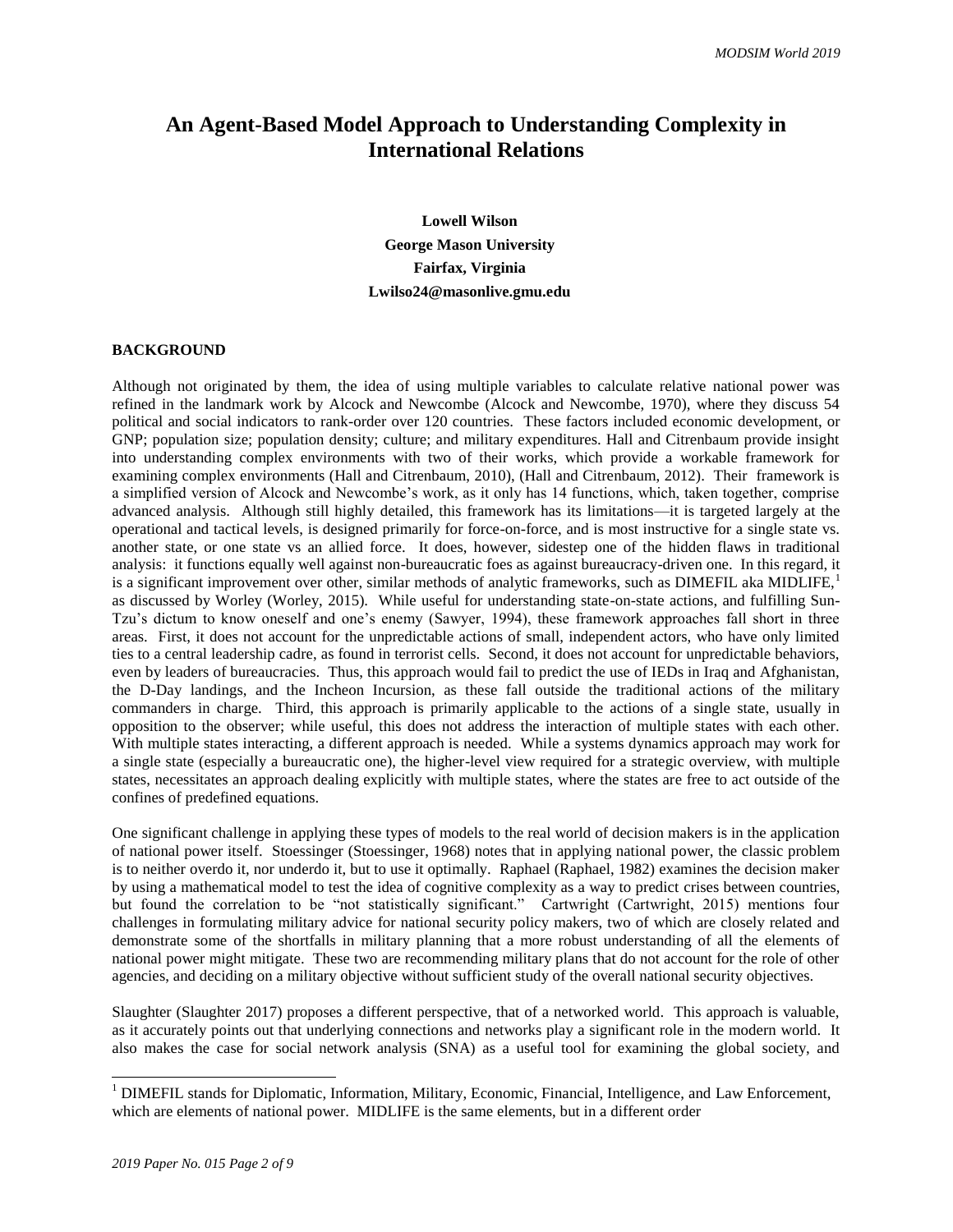addressing critical issues. Ironically, however, the sheer number and type of observed connections renders understanding the international system virtually impossible, as the level of complexity has been raised exponentially. Instead of Hall and Citrenbaum's finite number of mathematically definable variables, this approach adopts virtually any number of variables, including actors, few of which can be readily quantified or otherwise measured, merely stated to exist. As such, a working, understandable analytic model is moved far out of reach. Kim (Kim, 2010) provides a more measurable method for using SNA, based on the degree of centrality of individual states, as measured using various communication patterns and the flow of resources. However, while this method provides numerical scores individual countries, it does not present a way to determine their relative strength in time of conflict or crisis, limiting its utility as a predictive tool for national policy makers.

Instead of adopting an entirely mathematical model, or a completely SNA driven one, a more middle-ground approach is warranted. While many possible models exist, very few types of models are able to address complexity without becoming too complex themselves. For example, Dyer and Dyer (Dyer and Dyer, 1960) proposed a series of gaming or status boards as a way to evaluate national power and test proposed policies in advance; although the proposed mechanism would be considered crude and overly complicated by today's standards, it does show a serious attempt to measure factors affecting national power, and provides a comparison between countries. As such, it can be considered a precursor to current models; if its proposed series of five game boards with multi-colored lights were replaced by a computer screen, it would not be out of place today. Even the factors used (geographic, demographic, political, foreign affairs, economic, industry, transportation and communication, scientific, armed forces, and biographic) are remarkably similar to those in current use today, as in DIMEFIL.

Yetiv (Yetiv, 2011) urges the use of interdisciplinary analysis, and touches on elements complexity theory, but does not go as far as Scartozzi in embracing these ideas. Scartozzi (Scartozzi, 2018) posits the idea that the international political system is a complex adaptive system, which needs to be understood with a multidisciplinary approach, with methodologies from complexity science, and notes that very few International Relations (IR) scholars use complexity theory, or its modeling techniques to study the international system. Complex systems should not be confused with complicated ones. As noted by Harrison, Massey, and Richards (Harrison, Massey, and Richards, 2006), while local behavior in a complex system may be unpredictable, the behavior of the system as a whole is "surprisingly simple". Along with Miller and Page (Miller and Page, 2007), Rosenau (Rosenau , 1996), and the ground-breaking work by Simon (Simon, 1996), they provide several characteristics of a complex system, including: many interactions between many simple components; highly structured component inter-relationships; the system changes through time; ill-defined boundaries; emergence; non-linear behavior (or path dependency); sensitivity to initial conditions. Pippenger (Pippenger, 1978) notes that complexity emerges not from the individual components, which are often very simple, but from the intricacies of their interactions. Radford (Radford, 2008) concurs with the ideas of Geller (Geller, 2011) when he explains in more detail that emergence is the "interactions of new variables that could not have been predicted from circumstances prior to the interaction." This last characteristic highlights one of the key problems in working with mathematical models of complex systems: not all the variables can be known or calculated in advance; as such, a different approach to complex systems may yield the desired insight, especially if it examines the system as a whole. This characteristic is one further explanation for the real-world shortcomings of the complicated models discussed previously—one can not account for variables one can not be aware of.

One type of model that embraces complexity while remaining understandable is the agent-based model. Andrei and Kennedy (Andrei and Kennedy, 2013) demonstrate how agent-based models are a useful tool for analyzing complexity, while Gilbert and Troitzsch (Gilbert and Troitzsch, 2005) explain their utility in policy making. Due to their utility in facilitating understanding complex systems, I used an agent-based model to simulate a group of nations working for or against a common objective, and compared that with the results one would reasonably expect if the same inputs were applied to MIDLIFE or a similar framework. Although there are many suitable programming languages and tools for using ABMs, NetLogo is sufficiently robust, and adequate for this model. This model was built using NetLogo 6.0.4 (Wilensky 1999), and utilizes some of the inherent characteristics of NetLogo in driving interpretation of the model, such as color, shape, and movement of agents.

#### **MODEL DESCRIPTION**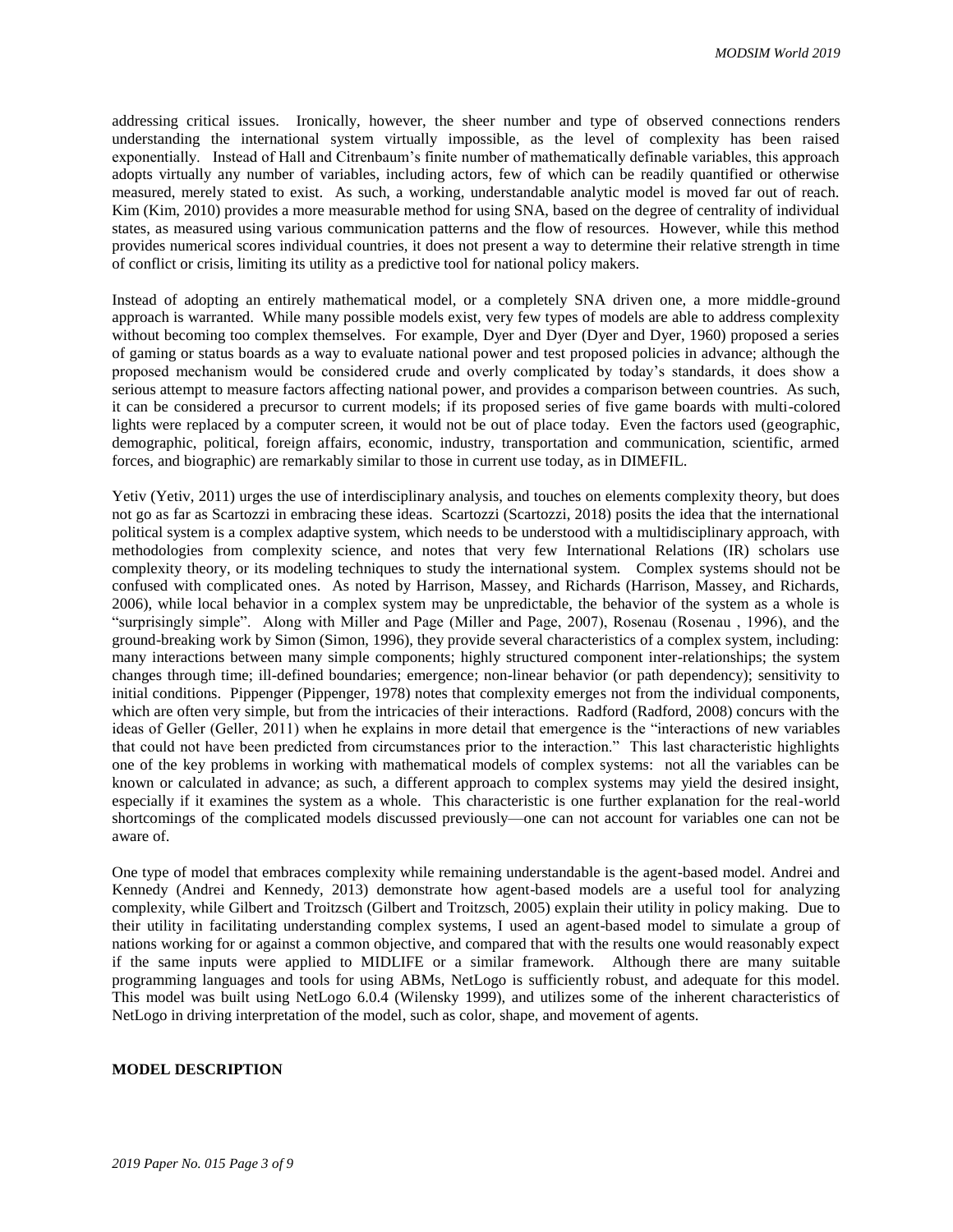The model works by simulating two different scenarios simultaneously, each of which involves a directional number of forces trying to move an object in their desired direction. The difference between the two scenarios is that one object is affected by scalar forces, in one dimension (the y-axis), while the other object is affected by vector forces, in two dimensions (x-axis and y-axis). The scalar object represents traditional means of assessing national power, while the vector object represents a different approach, which illustrates the complexities of the international system. The forces could be considered allies working together, but with their own overall objective. The spatial difference between the vector and the scalar object illustrates how each force having their own objectives versus having the same objective affects the overall system.

At setup, the user selects how many forces will act on an objective (from 2-30), and selects which, if any, of the following three options will be applied: *Momentum, Weak Effort,* and *Short Duration*. Once the initial conditions are set, the model creates half of the number of forces, and assigns them to the Scalar object, with the objective of moving the object upwards. Next, these forces are duplicated in magnitude, and assigned to the Vector. Additionally, each force is given a vector, or angle through which the magnitude of the force will act. Next, the other half of the forces are created, and assigned to the Scalar object; each of these has the objective of moving the object downwards. These forces are then duplicated and assigned to the Vector object, with the same magnitude as the original forces, but with a vector. Finally, if any of the options for *Momentum*, *Weak Effort*, or *Short Duration* have been selected, the affected forces are assigned here; each vector force (or agent) has a 20% chance of being affected by the selected options. Forces affected by *Weak Effort* have their magnitude reduced by half, while those affected by *Short Duration* and *Momentum* will be affected at certain times as the model runs. A flowchart showing the logic flow of the model is found in Figure 1, Model Internal Logic.



**Figure 1. Model Internal Logic**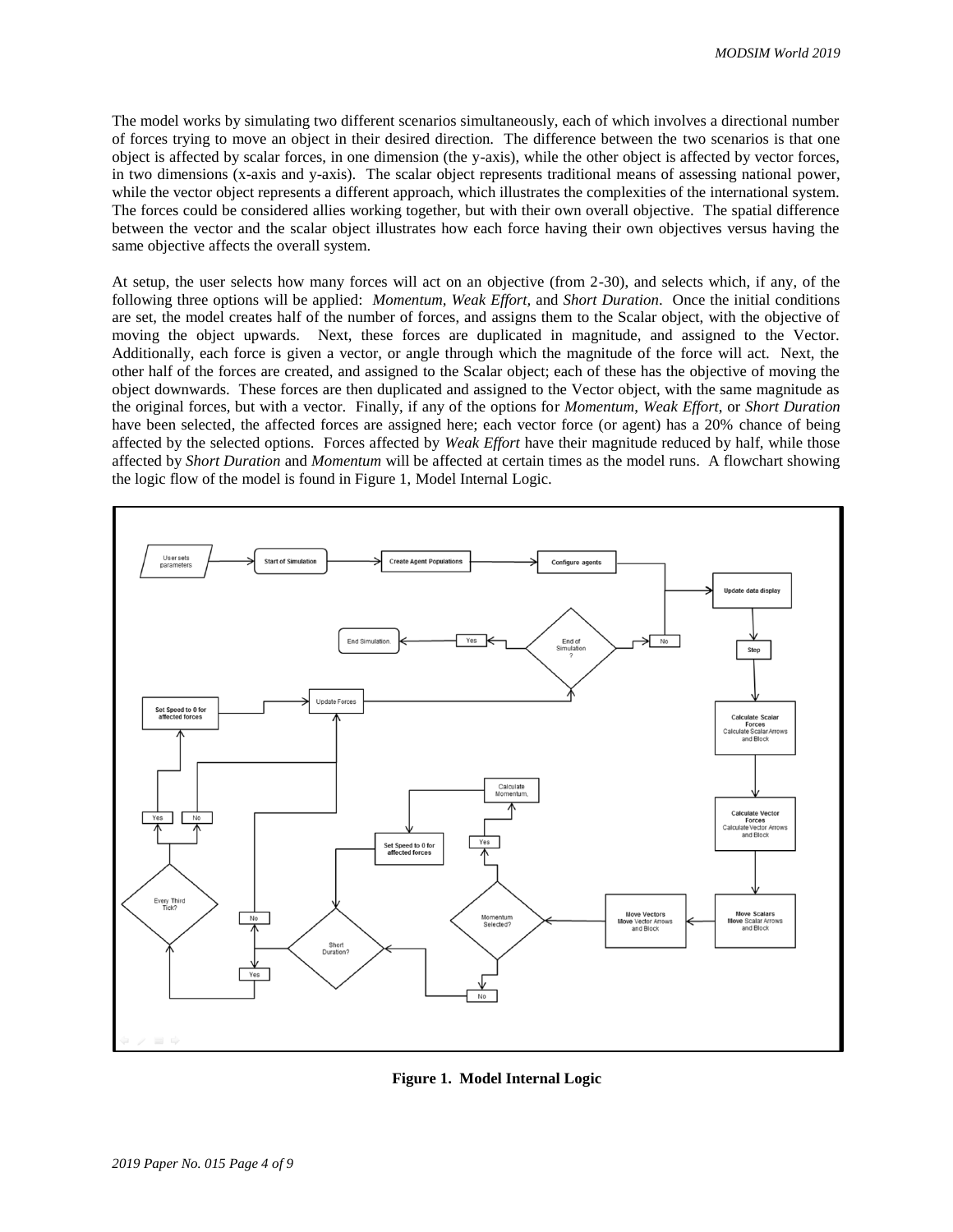With the agents created, setup is complete, and the model runs. For each tick of the clock, the model calculates the sum of the scalar forces on both sides of the object, and prepares the object to move either up or down, depending on which direction has the greatest total force. For the vector object, forces are summed in both the x-axis and y-axis, using sine and cosine functions of the angle and the magnitude of the vector to decompose the vector forces to their x- and y-axis component parts. Then, an angle of movement is calculated, and the block is ready to move in this direction. The next step is to move the scalar object and its accompanying forces, and then to move the vector object with its forces. If *Momentum* is active, it applies to the last three movement angles of the vector object; if these are more than +/- 90 degrees from the affected forces' desired direction of movement, the magnitude of the force is set to zero, and it ceases to be an active participant. If *Short Duration* is active, it is factored next. This applies on every third tick; affected forces have a 50/50 chance of either dropping out of the effort, or continuing. Finally, each element in the simulation is updated, and prepared for the next tick of the clock. The simulation runs until it is stopped by the observer, which is when either of the objectives reaches one of the edges of the screen. Then, the observer can see the final x and y values of the vector object, and the y value of the scalar object. This enables the observer to calculate the spatial difference, and mathematically show how different the results are when using two-dimensional vectors instead of one-dimensional scalars, to calculate the results of an international policy.

As noted by Geller, two important aspects of using ABMs are validation and verification (Geller, 2011). Verification is confirming that the model is coded properly, and running free of logical errors. Validation is that the results are consistent, and as intended, even if not always as expected. This model ran properly, and produced consistent results, and thus meets Geller's requirements.

#### **RESULTS**

As noted in the model description section above, this model accepts any number of agents between 2 and 30; for the data gathering phase, this number was set to 20, because that is the approximate number of states one sees in a region of the world. A larger number of possible agents could be built into the model, but a simulation of the entire world would require additional rules governing the interactions between agents, and it seemed prudent to have a model work at a regional level prior to scaling it up to the global level. Instead of varying the number of countries, the model was run with different settings for *Momentum, Weak Effort,* and *Short Duration*. With three binary choices (Off/On), this presents eight possible conditions; the model was run 10 times under each condition, with the results for the series of run for each condition averaged together, as shown in Table 1, Table of Default Results.

| <b>Momentum</b> | Weak<br><b>Effort</b> | <b>Short</b><br><b>Duration</b> | Average<br>delta x | Average<br>delta y | Average<br>distance |
|-----------------|-----------------------|---------------------------------|--------------------|--------------------|---------------------|
| <b>Off</b>      | <b>Off</b>            | <b>Off</b>                      | 20.47              | 18.19              | 29.09               |
| ON              | <b>Off</b>            | <b>Off</b>                      | 19.77              | 25.70              | 33.93               |
| <b>Off</b>      | ON                    | <b>Off</b>                      | 14.92              | 18.75              | 27.58               |
| <b>Off</b>      | Off                   | <b>ON</b>                       | 19.58              | 23.71              | 33.05               |
| <b>ON</b>       | ON                    | <b>Off</b>                      | 16.15              | 7.43               | 18.47               |
| <b>ON</b>       | <b>Off</b>            | On                              | 22.04              | 16.95              | 28.64               |
| <b>Off</b>      | ON                    | <b>ON</b>                       | 23.73              | 22.44              | 34.18               |
| <b>ON</b>       | <b>ON</b>             | <b>ON</b>                       | 22.49              | 26.35              | 35.64               |

| <b>Table 1. Table of Default Results</b> |
|------------------------------------------|
|------------------------------------------|

Delta y values were calculated by finding the difference between the y-axis values of the vector object and the scalar object. Results for delta x were obtained by subtracting the final x-axis value of the vector object from its original position; as the scalar object does not move in the x-axis, any variation in x-axis value would be due to the twodimensional nature of the vector object. As on a Cartesian coordinate system, distance was calculated as shown in equation 1, where *d* is distance, and *x* and *y* are the values for delta x and delta y, respectively. Average distance, as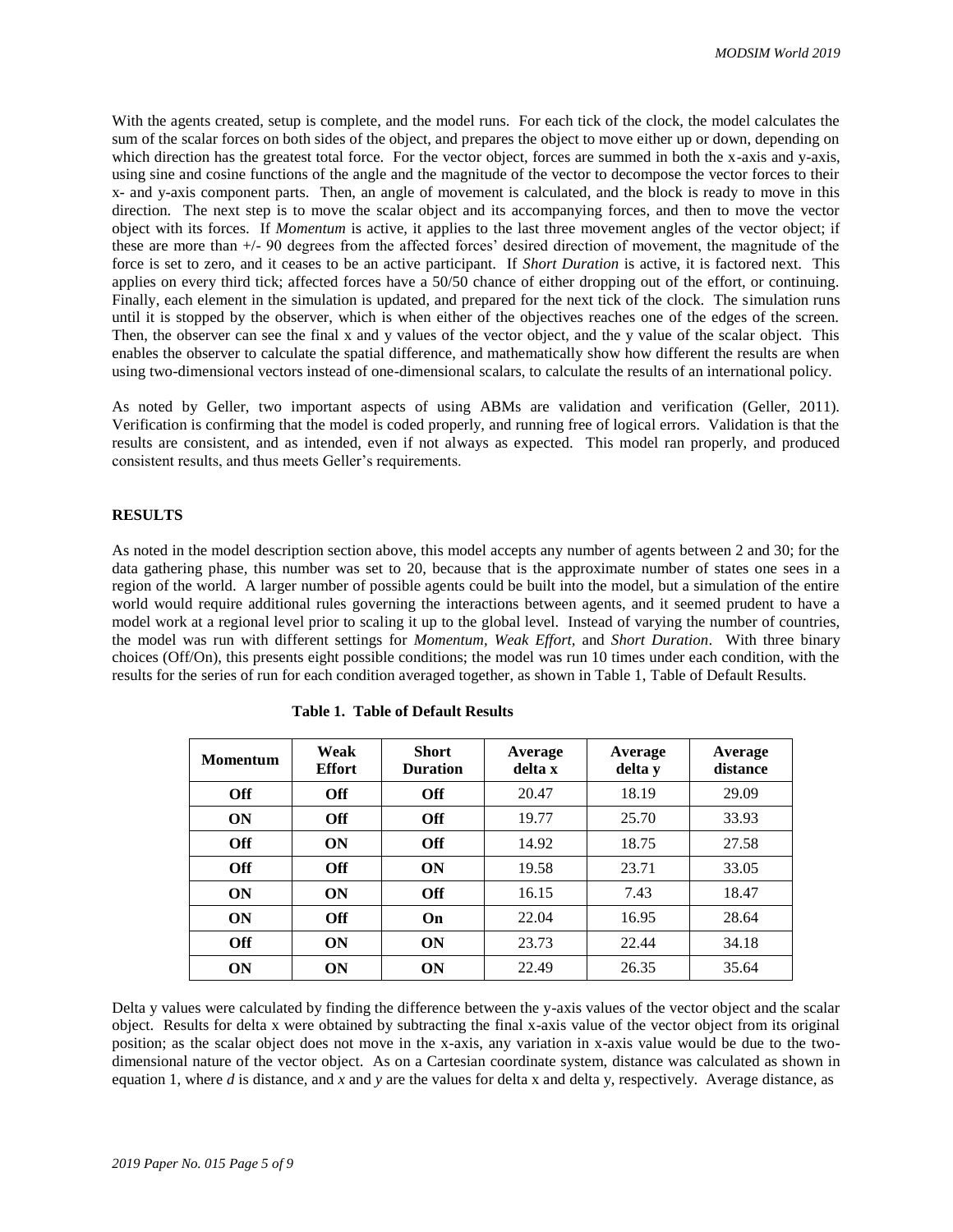$$
d = \sqrt{x^2 + y^2} \tag{1}
$$

shown in Table 1, is the average of the distance calculated for each run in a series; it may be noted that this number is a slightly higher than if it were computed based on the average values for delta x and delta y. Average distance demonstrates how much the results of a complex system would vary compared with a more traditional model that ignores the complexity of the international system, and attempts to reduce it to a series of mathematical equations. For example, if the United States were to implement sanctions on country (e.g. Iran), traditional theory would indicate that to calculate whether this action would be effective, it is only necessary to calculate the relative power values of both countries, plus allies for both; whichever side has the larger value is more likely to prevail. However, the ABM takes into account the fact that different countries may have different objectives, or maybe not be willing to exert the full measure of their power (*Weak Effect*, in the model), or may only be willing to exert pressure for a limited time (*Short Duration*, in the model), or may only exert pressure if things are going their way (*Momentum*, in the model). The drastic difference between what is expected in the standard model, and the actual results, can be

observed in Figure 2, Typical Results. In this figure, the blue block represents the traditional, onedimension model, with forces pushing it from above and below. The trailing line shows its initial position, and how it arrived at its goal. The red block represents a two-dimension model, with forces acting as vectors i.e. multiple goals, which mostly align with the overall objective. Again, the trailing line shows where it started, and where it ended up. The fact that the red block has moved in a completely different direction than the blue block is an example of how drastically actual results can vary from standard model predictions.

This is not to say that every run of the model resulted in such drastic differences; there were, in fact, a number of instances where the red block ended up at least heading in largely the same direction as the blue block, indicating that the traditional model possesses a certain level of accuracy. Of course, if the traditional model was never right, it would be discarded, so this is hardly unexpected. However, while such runs occurred, they were not very common.



**Figure 2. Typical Results**

A more dramatic result is shown in Figure 3, Things Take a Sudden Turn. In this example (which is larger than Figure 2 to clarify the details), the red block starts to move in almost exactly the same direction as the blue one, indicating that the countries on each side of the issue are in agreement with how things are working, and things are going as predicted. However, just as happens from time to time in the real world, something unexpected happened. In this case, both *Momentum* and *Short Duration* are turned on, so it is not clear which had the greater effect, but the end result is that, after a short time, one or more countries ceased to be an active participant in the effort, and things went dramatically different than they had been. The red block does not reverse course, but it ceases to make significant upward progress, and ends up with a completely unexpected result.

### **Expecting The Unexpected**

As this example illustrates, unexpected actions by individual actors can have dramatic results; however, this type of action is not accounted for in traditional models. Not only are participants in traditional models acting with the same purpose, or toward the same objective, they continue to use all the full measure of their power, and do not change their mind. Of course, we know that state actors often change their minds, due to a variety of reasons, or say they are supporting an objective, while exerting only partial (if any) effort. These possibilities were captured with *Momentum, Weak Effort,* and *Short Duration*; what is instructive is the effect each one of these variables has on the system as a whole, and in conjunction with each other. As can be observed from Table 1, the greatest effect of these three variables was found when all three were active; this should hardly be surprising, as they all have the potential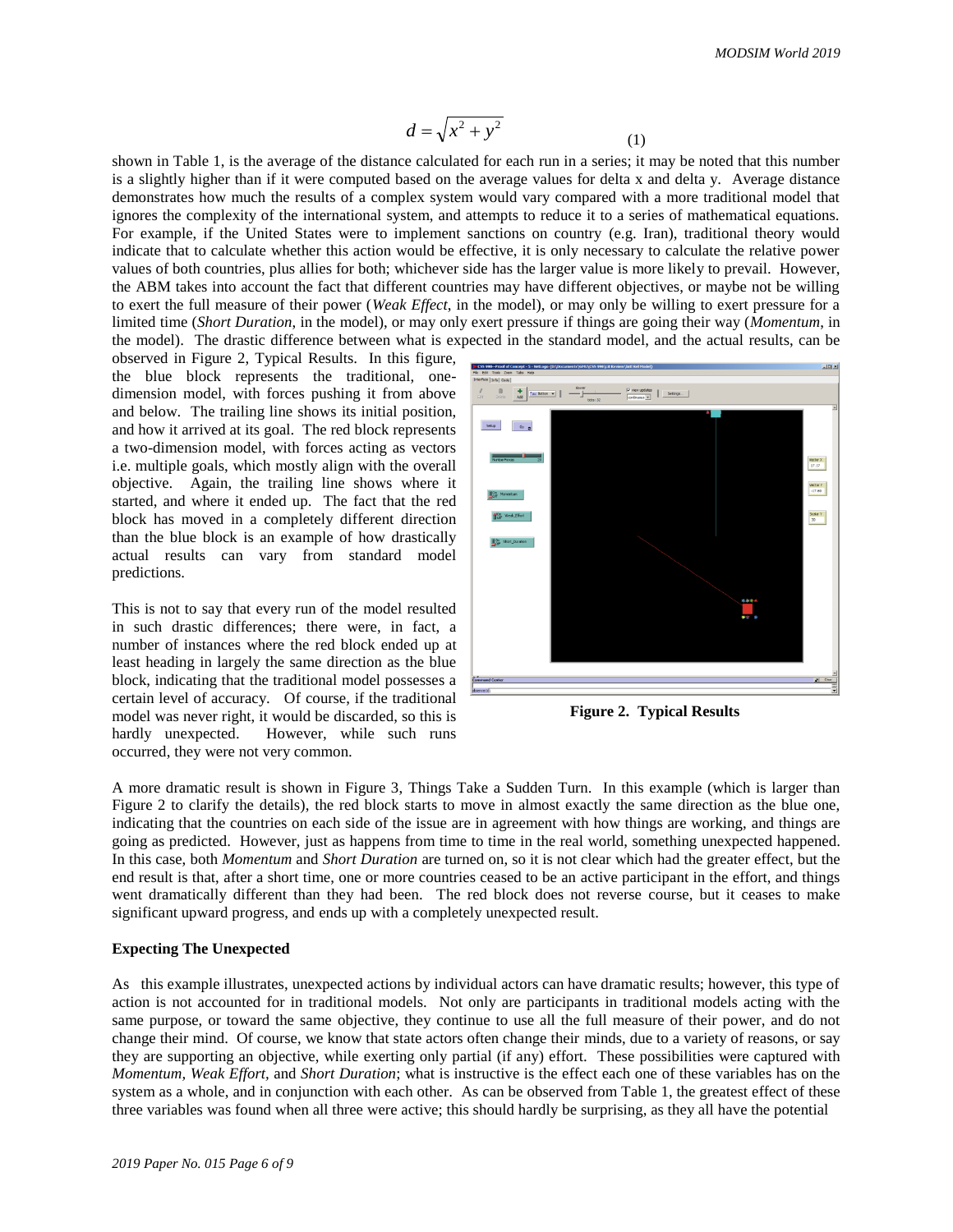

**Figure 3. Things Take a Sudden Turn**

to dramatically affect the outcome. What is perhaps surprising is the combination that had the least effect, namely, *Momentum* and *Weak Effort* set to ON, with *Short Duration* Off. However, an examination of the overall data provides an explanation. *Weak Effort* has the lowest individual effect of the three variables; however, it also has two of the three highest values for delta-y for individual runs. This demonstrates that it has the most extreme effect on the system. This can be explained because of the duration for which each individual variable affects the system: *Weak Effort* acts on the affected force throughout the entirety of its run, while *Momentum* and *Short Duration* only apply after at least three cycles/ticks have elapsed, so neither can act for the entirety of the individual run. In this way, *Weak Effort* represents an actor who agrees with and commits to a proposed course of action on the international stage, but then fails to follow through on that commitment.

### **CONCLUSION**

Theoretical frameworks in IR and national security work because they help make sense of the world around us, and help explain the actions of actors in the international arena. Their primary strength is that they can be easily taught and understood, and the mathematical parts of them can be readily quantified or calculated, even by non-experts.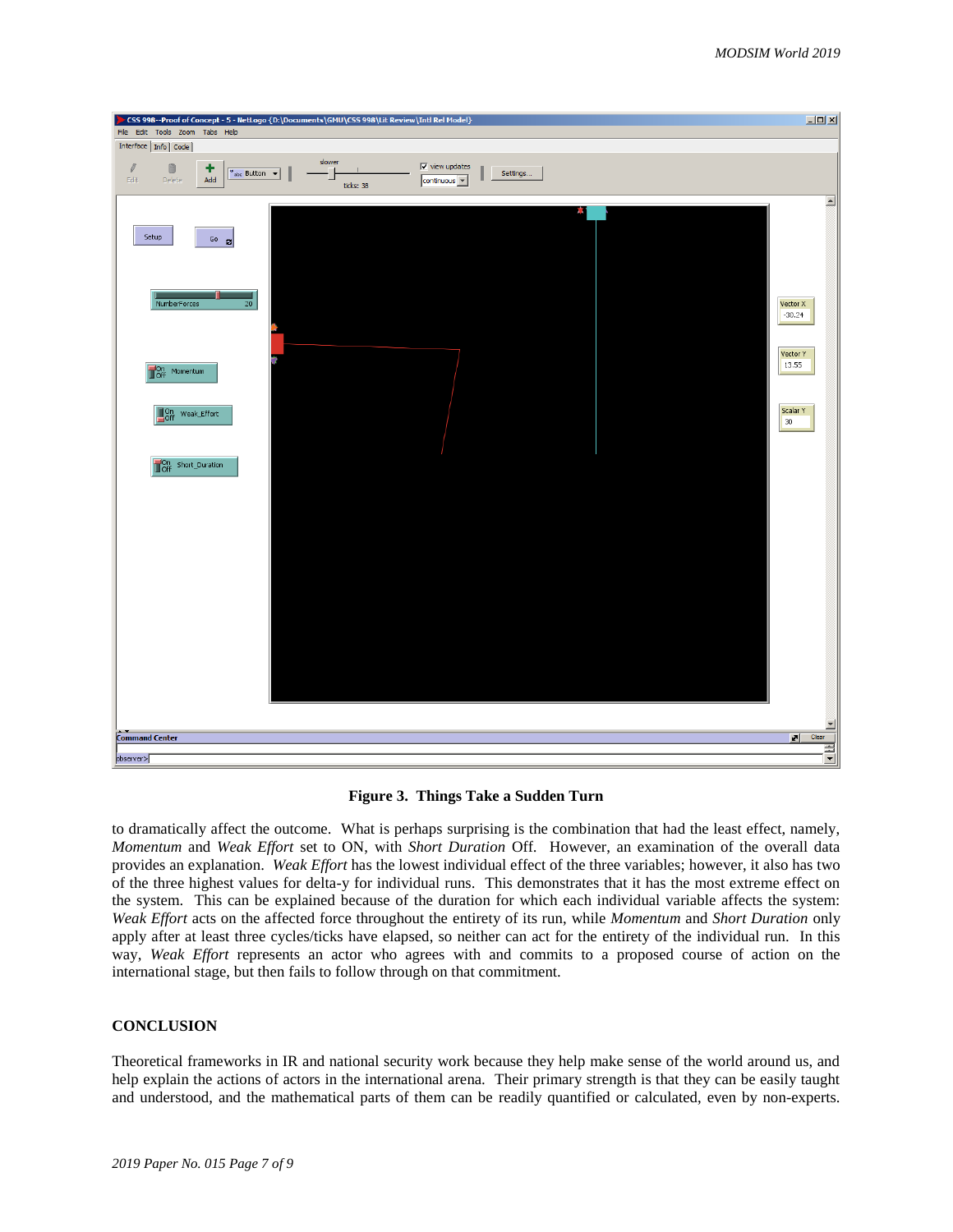This makes them approachable to a wide audience, potentially leading to many people working together on and dealing with a single issue, which is particularly important during times of crisis. They also possess sufficient accuracy to continue to be used, but they do have their limitations, particularly in addressing sudden changes, unexpected actions, and dealing with multiple objectives from individual actors. In an ever-changing world with rapidly increasing complexity, a different approach that embraces that complexity may provide better insight to decision makers. ABMs are one of the best tools to address complexity, as they account for emergent behavior, which no mathematical model or theoretical framework can. They can also deal with multiple objectives held by different actors, and can treat actors in two, three, or even more dimensions, rather than just one. Instead of calculating a sea of variables for each actor, ABMs work by working with the entirety of an actor instead of that sea of variables, requiring only that the total effect be known, rather than the individual components account for, addressed, and calculated. They also show how interactions may change over time, rather than just one snapshot, as in static, one-dimensional models. Finally, as computer models, they can be run multiple times, which allows the effect of different policies or actions to be predicted, especially unexpected results. Where a traditional model does not deal with the unexpected, an ABM does, and can show a result that not only was unexpected, but hadn't even been anticipated as a possible result.

While far from perfect, the model used in this paper provides a readily understood look at complexity in IR, and demonstrates the potential of ABMs for greater insight than that provided by traditional models.

#### **REFERENCES**

Alcock, N.Z., & Newcombe, A.G. (1970). The Perception of National Power. *The Journal of Conflict Resolution, 14*, 335-343.

Andrei, A.L.,& Kennedy, W.G. (2013). Agent-Based Models And Ethnography: Combining Qualitative And Computational Techniques With Complexity Theory. *Practicing Anthropology, 35*, 29-33.

Cartwright, J.E. (2015). Best Military Advice. *Strategic Studies Quarterly, 9*, 13-17.

Dyer, C. & Dyer, G. (1960). Estimating National Power and Intentions. *The Annals of the American Academy of Political and Social Science, 330*, 145-155.

Geller, A. (2011). The Use Of Complexity-Based Models In International Relations: A Technical Overview And Discussion Of Prospects And Challenges. *Cambridge Review of International Affairs, 24*, 63-80.

Gilbert, N. & Troitzsch, K. (2005). *Simulation for the Social Scientist. 2nd ed*. New York: Open University Press. Hall, W.M., & Citrenbaum, G. (2010). *Intelligence Analysis: How to Think in Complex Environments*, Santa

Barbara, California, Denver, Colorado, Oxford, England: Praeger Security International/ABC-CLI, LLC. Hall, W.M., & Citrenbaum, G. (2012). *Intelligence Collection: How to How to Plan and Execute Intelligence* 

*Collection in Complex Environments*, Santa Barbara, California, Denver, Colorado, Oxford, England: Praeger Security International/ABC-CLI, LLC.

Harrison, S., Massey, D., & Richards, K. (2006). Complexity and Emergence (Another Conversation). *Area, 38*, 465-471.

Kim, H.M. (2010). Comparing Measures of National Power. *International Political Science Review, 31*, 405-427. Miller, J., & Page, S. (2007). *Complex Adaptive Systems: An Introduction to Computational Models of Social Life*. Princeton, N.J.: Princeton University Press

Pippenger, N. (1978). Complexity Theory. *Scientific American, 238*, 114-125.

Radford, M. (2008). Prediction, Control and the Challenge to Complexity. *Oxford Review of Education, 34*, 505- 520.

Raphael, T.D. (1982). Integrative Complexity Theory and Forecasting International Crises: Berlin 1946-1962. *The Journal of Conflict Resolution, 26*, 423-450.

Rosenau, J.N. (1999). Many Damn Things Simultaneously — at Least for Awhile: Complexity Theory and World Affairs. *Theoria: A Journal of Social and Political Theory, No. 94, Governance and Globalisation*, 48-66.

Sawyer, R.D. (1994). *Sun-Tzu: The Art of War. Translated, With Introduction and Commentary by Ralph D. Sawyer.* New York: Barnes & Noble Books

Scartozzi, C. (2018). A New Taxonomy for International Relations: Rethinking the International System as a Complex Adaptive System. *Journal on Policy and Complex Systems, 4*, 109-133

Simon, H. (1996). *The Sciences of the Artificial (3rd ed).* Cambridge, Mass.: The MIT Press.

Slaughter, A. (2017). *The Chessboard & the Web: Strategies of Connection in a Networked World*, New Haven and London: Yale University Press.